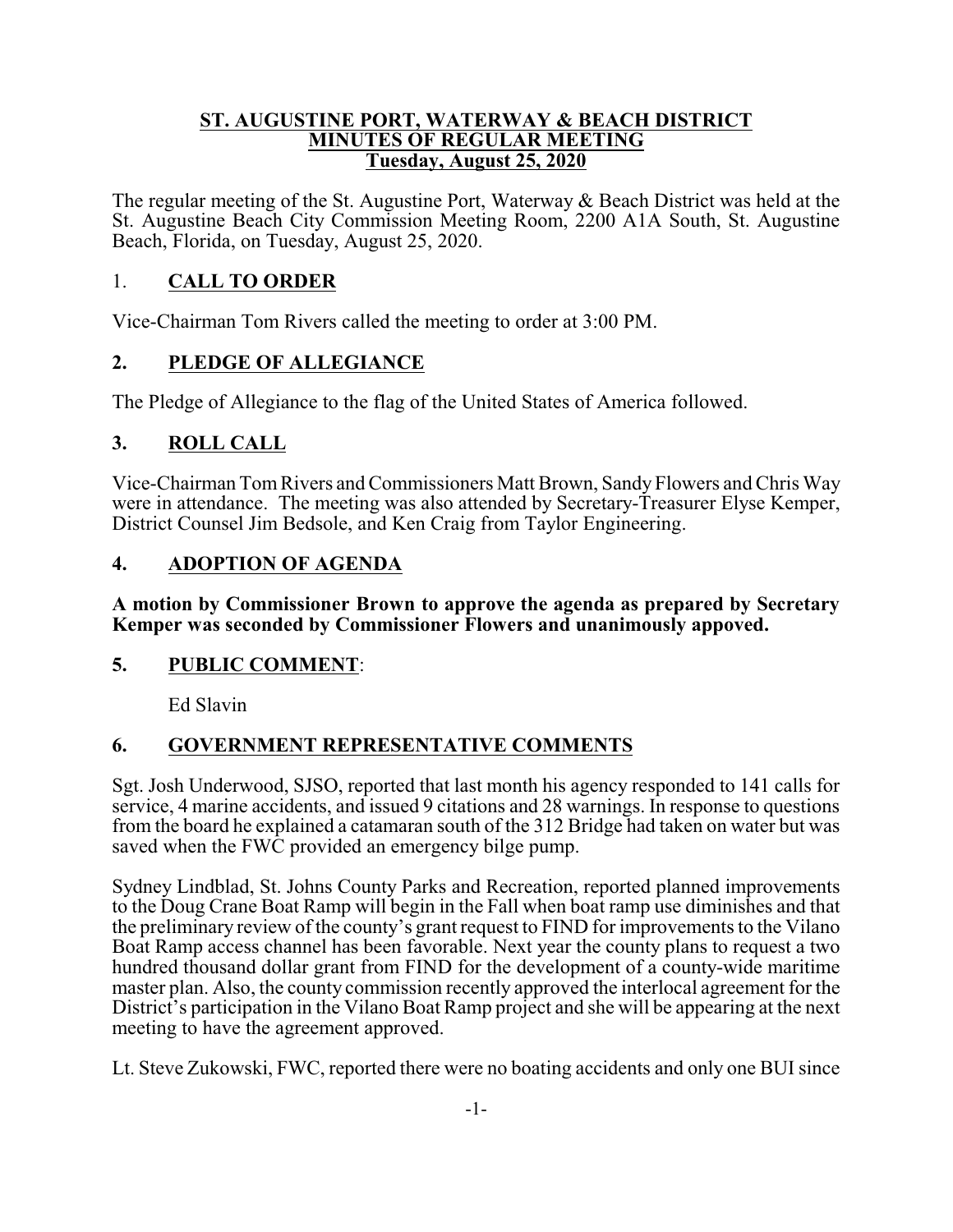the last meeting. His agencyassisted with security and safety in several "Trump Flotilla" boat parades throughout the county in which thousands of vessels paraded along the ICW and the St. Johns River. In response to questions from the board, he said boating safety zones or nowake zones may be established by a local jurisdiction, city or county, and then asking FWC to enforce it. Boating safety zones are usually established around boat ramps, fuel docks, or bridges and extend 500 feet to either side of the facility.

#### **7. SECRETARY-TREASURER'S REPORT**

Secretary-Treasurer Kemper delivered the financial report. As of July 31, 2020, the District had expended a total of \$199,426 for budgeted projects and \$112,278 for operating expenses. As of that date, the District had a total of \$2,432,621 on deposit, of which \$2,172,710 is available in reserve. A separate account for the Summer Haven River restoration project contains \$712. Vice-Chairman Rivers requested Ms. Kemper to direct any agency or party who plans to appear before the board seeking grant money to provide documentation on the request at least one week prior to the meeting at which they plan to make the request. She said the District's website contains a grant application form which is suitable and that she will ask everyone to use it. The commission was in support of this request. Commissioner Flowers asked Ms. Kemper to have the District's auditor come to a meeting and explain to the board why it is not an audit violation for the individual who keeps the District's accounts to also be one of the two signatories required for each check.

## **8**. **APPROVAL OF MINUTES**

**A motion by Commissioner Brown to approve the minutes of the regular meeting of June 16, 2020, was seconded by Vice-Chairman Rivers and passed by a 2-1 vote after Commissioner Way abstained because he was not at the June 16 meeting.**

**A motion by Commissioner Flowers to approve the minutes of the special meeting held July 25, 2020, was seconded by Commissioner Way and passed unanimously.**

#### **9. ENGINEERING REPORT:**

Ken Craig, P.E., appeared on behalf of Taylor Engineering and reported that his company had responded to a public records request on behalf of the District and that they had billed the District for the accounting and administrative time required to comply with the request, which was from Commissioner Flowers. Commissioner Flowers said the request was a public records request and should have been free. Mr Craig said his firm is contracted to provide services to the District and that they consider responding to a request from a commissioner for certain records is within the services described by their contract. Mr. Craig then presented Taylor's renewal contract, which had been reviewed by the board several months ago and which had been modified at the request of commissioners. Commissioner Flowers and Commissioner Brown objected to the binding arbitration clause in the contract and Commissioner Brown moved to approve the contract with the exception of subparagraph 25(D) on page 8, the binding arbitration clause. The motion was seconded byCommissioner Way and passed unanimously. Mr. Craig said he would consult his legal counsel before agreeing to the change.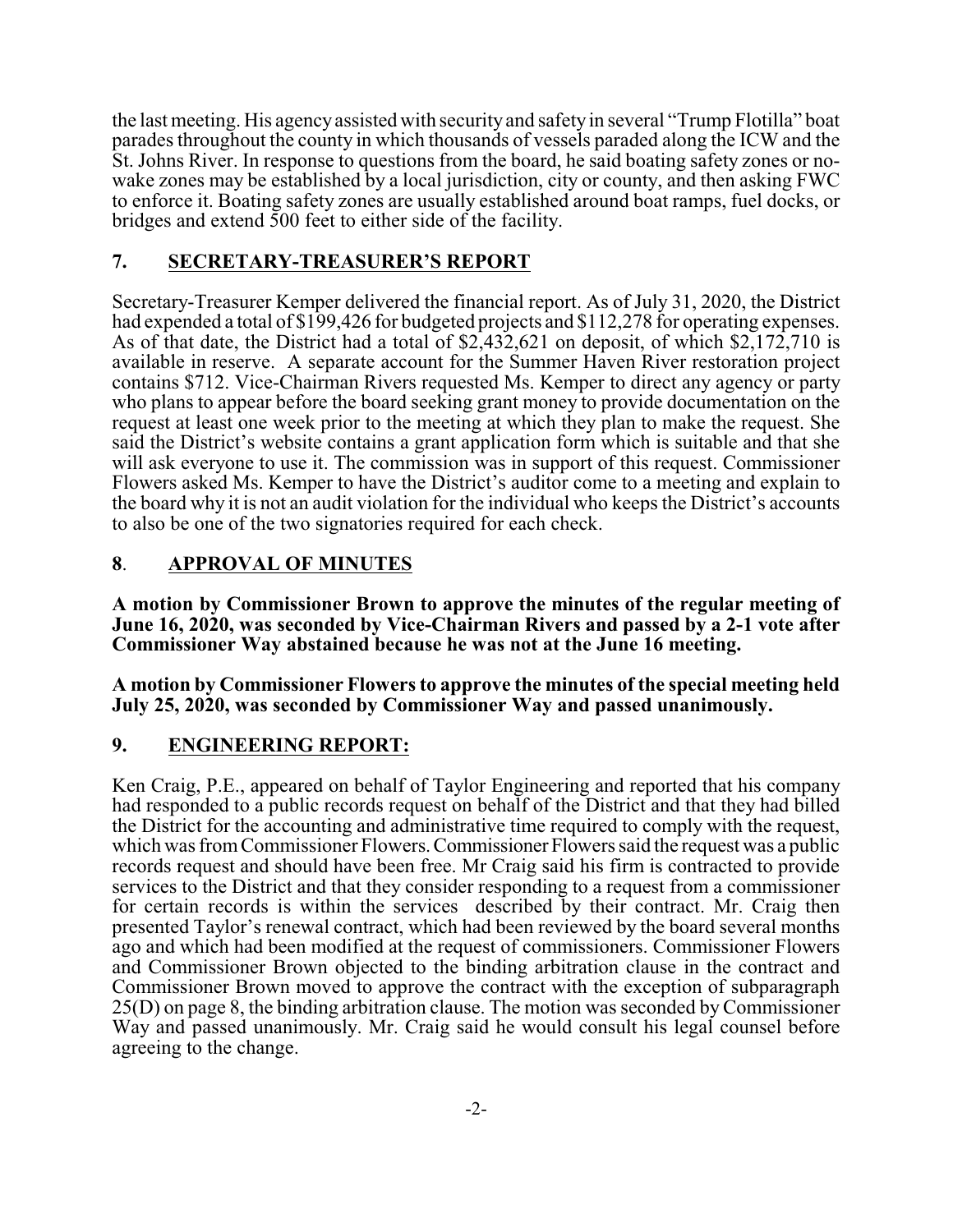## **10. NEW BUSINESS**

#### **A. Discuss letter to ethics committee**

Commissioner Flowers said the most recent payment to make emergency repairs to a piling and marker in Salt Run was unauthorized and should have been delayed until a regular meeting. She also complained that other markers in Salt Run had been repaired in the past at much less expense. She then stated that Commissioner Way had contacted the contractor and negotiated a price and that Mr. Way was or is a business partner of the contractor and that this was a breach of ethics. Commissioner way said he does not know the contractor, and never spoke with him about the repair, and never negotiated anything regarding the repair. Mr. Bedsole said emergency repairs to markers in Salt Run have been authorized by the board since the approval of a resolution on May 21, 2002. The resolution allows the District's engineers to seek informal bids and the Chairman is authorized in his sole discretion to approve the work. The price limit set by the resolution was \$6,000 in 2002.

## **B. Discuss legal referral regarding the previous Chairman**

This item was tabled.

# **C. Discuss expenditures by Taylor Engineering**

This item was tabled.

# **11. OLD BUSINESS**

# **A. Discussion on May Street boat ramp**

Commissioner Flowers discussed information she obtained from the City of St. Augustine and the Florida Department of Environmental Protection. She said DEP officials advised her the agency has no interest in the project. She proposed going straight to the city with the idea. Commissioner Brown suggested there may be a need for a set of plans and asked if she had talked with Taylor Engineering. Vice-Chairman Rivers said the location is already heavily used by the small boat community and that improving the site is a waste of money because everyone uses it anyway and it is often flooded. Commissioner Brown said it may be prudent to put the job out for bids and that plans would be required to obtain competitive bids. Commissioner Flowers then withdrew the item from consideration.

#### **B. Follow-up on zip ties for marine sanitation devices**

Commissioner Brown said he has researched the issue and determined that the District has authority to pass regulations governing the use of marine sanitation devices. He discussed measures imposed in other jurisdictions and said requiring actual locks for these devices is unusual because they are mostly governed by federal regulations. Lt. Zukowsky, FWC, addressed the board and said in his experience, a locked bathroom door on a boat satisfies